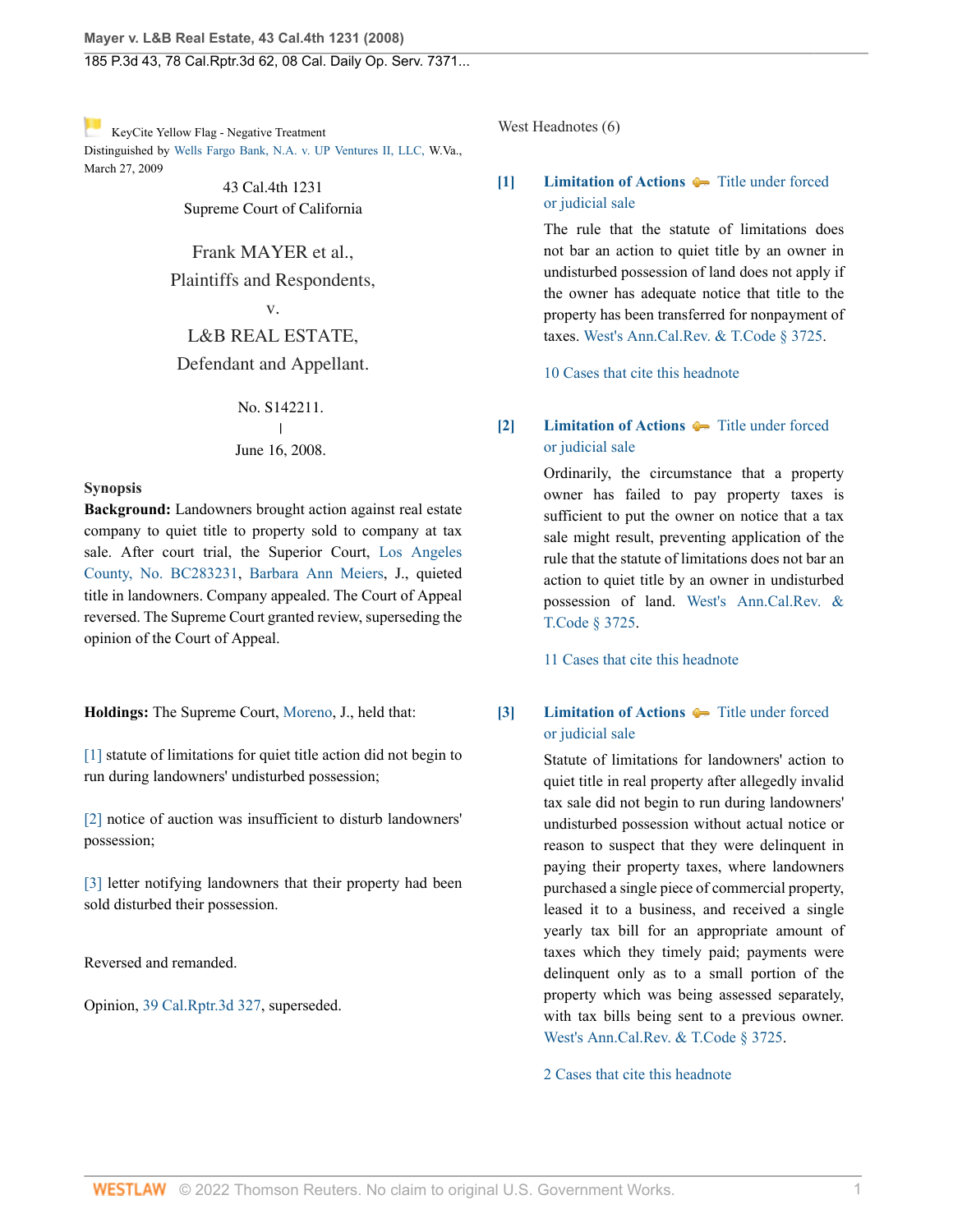## <span id="page-1-0"></span>**[\[4\]](#page-5-0) [Limitation of Actions](http://www.westlaw.com/Browse/Home/KeyNumber/241/View.html?docGuid=I17c826f43bb711ddb7e583ba170699a5&originationContext=document&vr=3.0&rs=cblt1.0&transitionType=DocumentItem&contextData=(sc.History*oc.DocLink))**  $\blacklozenge$  **[Title under forced](http://www.westlaw.com/Browse/Home/KeyNumber/241k44(4)/View.html?docGuid=I17c826f43bb711ddb7e583ba170699a5&originationContext=document&vr=3.0&rs=cblt1.0&transitionType=DocumentItem&contextData=(sc.History*oc.DocLink))** [or judicial sale](http://www.westlaw.com/Browse/Home/KeyNumber/241k44(4)/View.html?docGuid=I17c826f43bb711ddb7e583ba170699a5&originationContext=document&vr=3.0&rs=cblt1.0&transitionType=DocumentItem&contextData=(sc.History*oc.DocLink))

"Official Notice of Auction" sent to landowners by county tax collector did not disturb landowners' possession of the subject property, and thus did not permit running of statute of limitations for landowners' action to quiet title after allegedly invalid tax sale upon execution of tax collector's deed, where notice listed names unknown to landowners as the owners of the property subject to auction, the legal description of the property did not match the description on landowners' yearly tax bill, and the notice instructed landowners to return the notice if they believed it had been sent in error. [West's](http://www.westlaw.com/Link/Document/FullText?findType=L&pubNum=1000222&cite=CARTS3725&originatingDoc=I17c826f43bb711ddb7e583ba170699a5&refType=LQ&originationContext=document&vr=3.0&rs=cblt1.0&transitionType=DocumentItem&contextData=(sc.History*oc.DocLink)) [Ann.Cal.Rev. & T.Code § 3725](http://www.westlaw.com/Link/Document/FullText?findType=L&pubNum=1000222&cite=CARTS3725&originatingDoc=I17c826f43bb711ddb7e583ba170699a5&refType=LQ&originationContext=document&vr=3.0&rs=cblt1.0&transitionType=DocumentItem&contextData=(sc.History*oc.DocLink)).

*See Annot., [Time limitation for attack on tax title](http://www.westlaw.com/Link/Document/FullText?findType=Y&serNum=1920033507&pubNum=0000104&originatingDoc=I17c826f43bb711ddb7e583ba170699a5&refType=RP&originationContext=document&vr=3.0&rs=cblt1.0&transitionType=DocumentItem&contextData=(sc.History*oc.DocLink)) [as affected by defective description of property in](http://www.westlaw.com/Link/Document/FullText?findType=Y&serNum=1920033507&pubNum=0000104&originatingDoc=I17c826f43bb711ddb7e583ba170699a5&refType=RP&originationContext=document&vr=3.0&rs=cblt1.0&transitionType=DocumentItem&contextData=(sc.History*oc.DocLink)) [the assessment or the tax deed \(1941\) 133 A.L.R.](http://www.westlaw.com/Link/Document/FullText?findType=Y&serNum=1920033507&pubNum=0000104&originatingDoc=I17c826f43bb711ddb7e583ba170699a5&refType=RP&originationContext=document&vr=3.0&rs=cblt1.0&transitionType=DocumentItem&contextData=(sc.History*oc.DocLink)) [570;](http://www.westlaw.com/Link/Document/FullText?findType=Y&serNum=1920033507&pubNum=0000104&originatingDoc=I17c826f43bb711ddb7e583ba170699a5&refType=RP&originationContext=document&vr=3.0&rs=cblt1.0&transitionType=DocumentItem&contextData=(sc.History*oc.DocLink)) Greenwald & Asimov, Cal. Practice Guide: Real Property Transactions (The Rutter Group 2007) ¶ 11:470.3 ([CAPROP Ch. 11-G\)](http://www.westlaw.com/Link/Document/FullText?findType=Y&serNum=0434523754&pubNum=0109788&originatingDoc=I17c826f43bb711ddb7e583ba170699a5&refType=TS&docFamilyGuid=I29b9b1757d9611e59a04c921f5310963&originationContext=document&vr=3.0&rs=cblt1.0&transitionType=DocumentItem&contextData=(sc.History*oc.DocLink)); 5 Miller & Starr, Cal. Real Estate (3d ed. 2001) § 11:148; 9 Witkin, Summary of Cal. Law (10th ed. 2005) Tax, § 288; [Cal. Jur. 3d, Property Taxes, § 387](http://www.westlaw.com/Link/Document/FullText?findType=Y&serNum=0294440101&pubNum=0122547&originatingDoc=I17c826f43bb711ddb7e583ba170699a5&refType=TS&originationContext=document&vr=3.0&rs=cblt1.0&transitionType=DocumentItem&contextData=(sc.History*oc.DocLink)).*

[1 Cases that cite this headnote](http://www.westlaw.com/Link/RelatedInformation/DocHeadnoteLink?docGuid=I17c826f43bb711ddb7e583ba170699a5&headnoteId=201631452900420190610114701&originationContext=document&vr=3.0&rs=cblt1.0&transitionType=CitingReferences&contextData=(sc.History*oc.DocLink))

## <span id="page-1-1"></span>**[\[5\]](#page-5-1) [Limitation of Actions](http://www.westlaw.com/Browse/Home/KeyNumber/241/View.html?docGuid=I17c826f43bb711ddb7e583ba170699a5&originationContext=document&vr=3.0&rs=cblt1.0&transitionType=DocumentItem&contextData=(sc.History*oc.DocLink))**  $\bullet$  [Title under forced](http://www.westlaw.com/Browse/Home/KeyNumber/241k44(4)/View.html?docGuid=I17c826f43bb711ddb7e583ba170699a5&originationContext=document&vr=3.0&rs=cblt1.0&transitionType=DocumentItem&contextData=(sc.History*oc.DocLink)) [or judicial sale](http://www.westlaw.com/Browse/Home/KeyNumber/241k44(4)/View.html?docGuid=I17c826f43bb711ddb7e583ba170699a5&originationContext=document&vr=3.0&rs=cblt1.0&transitionType=DocumentItem&contextData=(sc.History*oc.DocLink))

County tax collector's letter notifying landowners that their property had been "sold at public auction for nonpayment of taxes" disturbed landowners' possession of the property, thus causing statute of limitations for landowners' action to quiet title after an allegedly invalid tax sale to run, where letter listed landowners as owners of the property. [West's Ann.Cal.Rev. & T.Code § 3725](http://www.westlaw.com/Link/Document/FullText?findType=L&pubNum=1000222&cite=CARTS3725&originatingDoc=I17c826f43bb711ddb7e583ba170699a5&refType=LQ&originationContext=document&vr=3.0&rs=cblt1.0&transitionType=DocumentItem&contextData=(sc.History*oc.DocLink)).

#### [5 Cases that cite this headnote](http://www.westlaw.com/Link/RelatedInformation/DocHeadnoteLink?docGuid=I17c826f43bb711ddb7e583ba170699a5&headnoteId=201631452900520190610114701&originationContext=document&vr=3.0&rs=cblt1.0&transitionType=CitingReferences&contextData=(sc.History*oc.DocLink))

## <span id="page-1-2"></span>**[\[6\]](#page-5-2) [Limitation of Actions](http://www.westlaw.com/Browse/Home/KeyNumber/241/View.html?docGuid=I17c826f43bb711ddb7e583ba170699a5&originationContext=document&vr=3.0&rs=cblt1.0&transitionType=DocumentItem&contextData=(sc.History*oc.DocLink))**  $\bullet$  [Title under forced](http://www.westlaw.com/Browse/Home/KeyNumber/241k44(4)/View.html?docGuid=I17c826f43bb711ddb7e583ba170699a5&originationContext=document&vr=3.0&rs=cblt1.0&transitionType=DocumentItem&contextData=(sc.History*oc.DocLink)) [or judicial sale](http://www.westlaw.com/Browse/Home/KeyNumber/241k44(4)/View.html?docGuid=I17c826f43bb711ddb7e583ba170699a5&originationContext=document&vr=3.0&rs=cblt1.0&transitionType=DocumentItem&contextData=(sc.History*oc.DocLink))

The statute of limitations against a jurisdictional attack on a tax deed can not begin to run while the owners of the property subject to the tax deed are in undisturbed possession. [West's Ann.Cal.Rev.](http://www.westlaw.com/Link/Document/FullText?findType=L&pubNum=1000222&cite=CARTS3725&originatingDoc=I17c826f43bb711ddb7e583ba170699a5&refType=LQ&originationContext=document&vr=3.0&rs=cblt1.0&transitionType=DocumentItem&contextData=(sc.History*oc.DocLink)) [& T.Code § 3725.](http://www.westlaw.com/Link/Document/FullText?findType=L&pubNum=1000222&cite=CARTS3725&originatingDoc=I17c826f43bb711ddb7e583ba170699a5&refType=LQ&originationContext=document&vr=3.0&rs=cblt1.0&transitionType=DocumentItem&contextData=(sc.History*oc.DocLink))

[1 Cases that cite this headnote](http://www.westlaw.com/Link/RelatedInformation/DocHeadnoteLink?docGuid=I17c826f43bb711ddb7e583ba170699a5&headnoteId=201631452900620190610114701&originationContext=document&vr=3.0&rs=cblt1.0&transitionType=CitingReferences&contextData=(sc.History*oc.DocLink))

#### **Attorneys and Law Firms**

**\*\*\*63** Ezer Williamson & Brown and [Mitchel J. Ezer,](http://www.westlaw.com/Link/Document/FullText?findType=h&pubNum=176284&cite=0244159901&originatingDoc=I17c826f43bb711ddb7e583ba170699a5&refType=RQ&originationContext=document&vr=3.0&rs=cblt1.0&transitionType=DocumentItem&contextData=(sc.History*oc.DocLink)) Los Angeles, for Defendant and Appellant.

[Steven W. Weinshenk,](http://www.westlaw.com/Link/Document/FullText?findType=h&pubNum=176284&cite=0217209101&originatingDoc=I17c826f43bb711ddb7e583ba170699a5&refType=RQ&originationContext=document&vr=3.0&rs=cblt1.0&transitionType=DocumentItem&contextData=(sc.History*oc.DocLink)) Encino, Edward Ovetsky; Stephan, Oringher, Richman, Theodora & Miller, Buchalter Nemer, [Harry W.R. Chamberlain II](http://www.westlaw.com/Link/Document/FullText?findType=h&pubNum=176284&cite=0338505401&originatingDoc=I17c826f43bb711ddb7e583ba170699a5&refType=RQ&originationContext=document&vr=3.0&rs=cblt1.0&transitionType=DocumentItem&contextData=(sc.History*oc.DocLink)), Gregory James Stephan, Los Angeles, and [Robert M. Dato](http://www.westlaw.com/Link/Document/FullText?findType=h&pubNum=176284&cite=0338535901&originatingDoc=I17c826f43bb711ddb7e583ba170699a5&refType=RQ&originationContext=document&vr=3.0&rs=cblt1.0&transitionType=DocumentItem&contextData=(sc.History*oc.DocLink)), for Plaintiffs and Respondents.

#### **Opinion**

### [MORENO](http://www.westlaw.com/Link/Document/FullText?findType=h&pubNum=176284&cite=0513591401&originatingDoc=I17c826f43bb711ddb7e583ba170699a5&refType=RQ&originationContext=document&vr=3.0&rs=cblt1.0&transitionType=DocumentItem&contextData=(sc.History*oc.DocLink)), J.

**\*1233 \*\*44** Frank and Josie Mayer brought an action to quiet title after they learned that a small portion of a piece of commercial property they owned had been sold at a tax sale. The trial court ruled that the Mayers had not been given adequate notice of the tax delinquency and tax sale, but the Court of Appeal reversed the resulting judgment, ruling that the Mayers' action was barred by the statute of limitations because they "had constructive and actual notice of the tax sale, providing them with ample time to comply with the oneyear limitations period." We disagree. The Mayers were in undisturbed possession of the property until they received notice that a **\*1234** portion of their property had been sold; the one-year statute of limitations did not begin to run until that time. They filed the present suit within a year after receiving that notice. Accordingly, their action to quiet title was timely filed.

#### **Facts**

<span id="page-1-3"></span>On December 16, 1991, plaintiffs Frank and Josie Mayer purchased from Mark Gabay, Norman Gabay and Arman Gabaee a piece of commercial property on La Brea Avenue in Los Angeles on which there was an AutoZone auto parts store. The grant deed described the property as consisting of three parcels. Parcel one was lots 508 and 509 of tract number 1466 and parcels two and three formerly had been portions of La Brea Avenue.<sup>[1](#page-5-3)</sup> Each year following their purchase, plaintiffs received from the Los Angeles County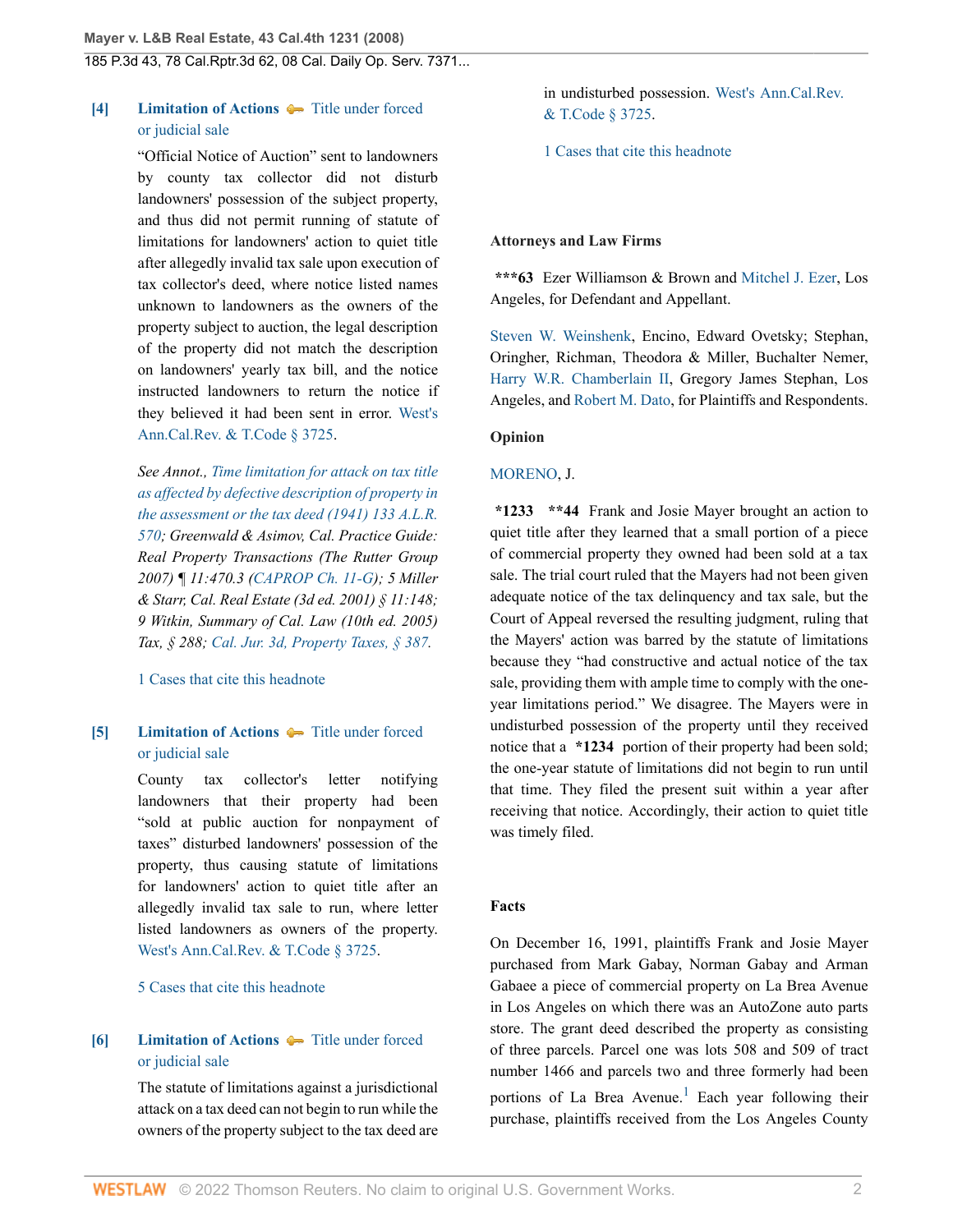Tax Collector (hereafter Tax Collector) assessments for property **\*\*\*64** taxes in amounts that increased from over \$14,000 per year to more than \$17,000 per year, which the Mayers timely paid.

On June 20, 2001, the Mayers received from the Tax Collector by certified mail an "Official Notice of Auction" of property described as "POR OF VAC ST ADJ LOT 509 TR NO 1446 ON E." The notice listed the "Assessee Name" as "MOON, HENRY S AND CHONG I." The amount to redeem the property was \$4,780.98. The notice stated: "Public records indicate you may have an interest in the property described below. This property is scheduled for sale at public auction to the highest bidder. If you do *NOT* have an interest in this property or believe we have sent you this notice in error, please return this notice by writing on the envelope "*WRONG PARTY, RETURN TO SENDER* " and drop in your nearest U.S. mailbox...."

The Mayers compared the assessor's parcel number listed on the notice (mapbook 5049, page 013, parcel 44) with the number on their tax bills (5049 013 047) and noticed that the parcel numbers differed. They also saw that the property description on the notice did not match the property description on their deed, and they had not heard of the named assessees, Henry and Chong Moon. The Mayers telephoned either the assessor's office or the Tax Collector to discover the address of the property being auctioned, but whichever office they called could not provide **\*\*45** the address of the parcel. Concluding that the notice had been sent to them in error, they followed the instructions on the notice and returned the notice to the Tax Collector.

**\*1235** Unbeknownst to the Mayers, the property to which the notice referred consisted of the second and third parcels described in their deed. This roughly triangular piece of property was adjacent to the auto parts store and supported a large, two-story-high sign that read AutoZone. Henry and Chong Moon had owned the La Brea Avenue property when they purchased this parcel from the City of Los Angeles in 1988. In 1989, the Moons recorded an agreement to hold as one parcel the three parcels later described in plaintiffs' grant deed. That same year, the Moons sold the consolidated property to Bastian Development Corporation, which in the same transaction conveyed the property, through an intermediary, to the Gabays and Gabaee, who later sold the property to the Mayers.

Despite the fact that the three parcels comprising the La Brea Avenue property had been consolidated, the assessor's office listed the property as two separate parcels, both identified as appearing on page 13 of mapbook 5049. Parcel 47 included the double lot upon which stood the store, and parcel 44 consisted of the roughly triangular piece of land upon which stood the sign. Listing the property under separate parcel numbers was a departure from the assessor's normal procedure for handling consolidated properties, but this error was compounded by a more serious error; the assessor's office mistakenly assessed parcel 44 in the name of Henry and Chong Moon, leading the Tax Collector to send the property tax bill and other notices for this parcel to them. Not surprisingly, the tax bill of \$231.75 for fiscal year 1992–1993 was not paid and notices of delinquency went unheeded. In June 1993, the parcel was declared to be tax-defaulted.

These errors remained undetected until May of 2001 when parcel 44 was scheduled for tax sale on August 6, 2001. On May 17, 2001, the Tax Collector sent a letter to the assessor's office noting that there was "a discrepancy in the ownership" of several properties that were scheduled for the August tax sale, one of which was Parcel **\*\*\*65** 44. The letter noted that "the name of the owner of record" differed from the information supplied by the assessor's office and asked the assessor's office to conduct an investigation "to determine who is the correct owner" of the parcels.

Despite discovering the error, the Tax Collector continued with the tax sale and sent to the Mayers the notice of auction described above, which the Mayers returned, believing the notice had been sent to them in error. On August 6, 2001, parcel 44 was sold at auction to L & B Real Estate for \$24,000 and a tax collector's deed was executed.

<span id="page-2-0"></span>**\*1236** By letter dated November 2, 2001, the Tax Collector notified the Mayers that parcel 44 had been "sold at public auction for nonpayment of taxes" and that they could "file a claim for any excess proceeds." This notice, for the first time, listed Frank and Josie Mayer as the "assessee."<sup>[2](#page-5-4)</sup> The Mayers went to the assessor's office, where a review of the official maps confirmed their fear that a portion of their property had been sold. They were referred to another branch of the assessor's office before being told to go to the Tax Collector's office.

On January 29, 2002, the Mayers explained to a representative of the Tax Collector that a portion of their property apparently had been sold even though they never had received a tax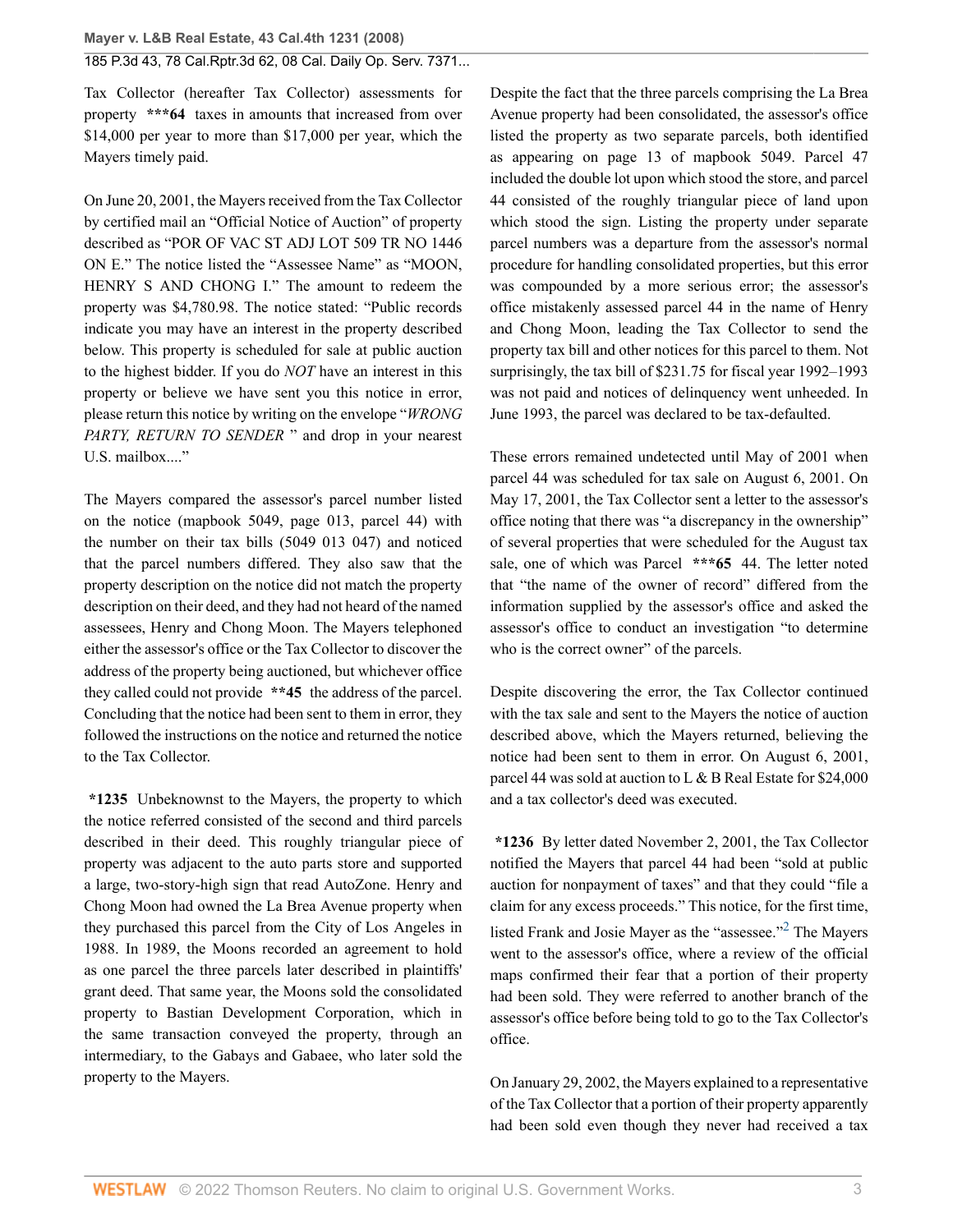bill or notice of delinquency. They were sent to a second representative, who asked them to reduce their complaint to writing. Plaintiffs sent the Tax Collector a letter dated February 11, 2002, attempting to "reinstate" l this property." The Tax Collector responded by letter dated February 15, 2002, that it had "no legal basis to cancel the sale, as you were properly notified of the sale of the subject parcel." In a second letter dated April 16, 2002, the Tax Collector repeated "that the sale of the subject property is valid. Therefore, your request to cancel the sale is denied."

Plaintiffs contacted their title insurance carrier, but were told the property had been sold legally.

**\*\*46** On September 7, 2002, L & B Real Estate informed AutoZone that it was the owner of parcel 44 and wished to negotiate a lease agreement. AutoZone agreed to pay L & B Real Estate rent of \$1,800 per month beginning on October 1, 2002, which sum it deducted from the rent it paid to the Mayers.

On October 11, 2002, more than one year after the tax sale but less than one year after the Tax Collector's letter notifying the Mayers of the sale, the Mayers filed the present action to quiet title to parcel 44.

Following a court trial, the court entered judgment for the Mayers declaring the tax sale void, ordering the Tax Collector to transfer to the Mayers \$18,268.87 in "excess proceeds" from the tax sale, and ordering  $L \& B$  Real Estate to pay to the Mayers  $$17,446.48$ , which represented the  $$43,200$  L & B Real Estate had collected in rents from AutoZone offset by the  $$24,145.90 L & B$  Real Estate had paid at the tax sale plus \$1,607.62 it had paid in taxes.

**\*1237** The Court of Appeal reversed the judgment on the ground that the action was barred by the one-year statute of limitations set forth in [Revenue and Taxation Code section](http://www.westlaw.com/Link/Document/FullText?findType=L&pubNum=1000222&cite=CARTS3725&originatingDoc=I17c826f43bb711ddb7e583ba170699a5&refType=LQ&originationContext=document&vr=3.0&rs=cblt1.0&transitionType=DocumentItem&contextData=(sc.History*oc.DocLink)) [3725](http://www.westlaw.com/Link/Document/FullText?findType=L&pubNum=1000222&cite=CARTS3725&originatingDoc=I17c826f43bb711ddb7e583ba170699a5&refType=LQ&originationContext=document&vr=3.0&rs=cblt1.0&transitionType=DocumentItem&contextData=(sc.History*oc.DocLink)). That court reasoned that the Tax Collector's November 2, 2001 letter gave the Mayers actual notice of the tax sale "within three months of the limitations period's triggering event—execution of the Tax Collector's deed ... on August 6, 2001." The Court of Appeal concluded **\*\*\*66** that plaintiffs "had actual notice of every fact necessary to bring their quiet title action, and ample time to do so, before the one-year limitations period expired."

#### **Discussion**

It long has been the law that whether a statute of limitations bars an action to quiet title may turn on whether the plaintiff is in undisturbed possession of the land. (*[Tannhauser v.](http://www.westlaw.com/Link/Document/FullText?findType=Y&serNum=1948114101&pubNum=0000661&originatingDoc=I17c826f43bb711ddb7e583ba170699a5&refType=RP&originationContext=document&vr=3.0&rs=cblt1.0&transitionType=DocumentItem&contextData=(sc.History*oc.DocLink)) Adams* [\(1947\) 31 Cal.2d 169, 175, 187 P.2d 716](http://www.westlaw.com/Link/Document/FullText?findType=Y&serNum=1948114101&pubNum=0000661&originatingDoc=I17c826f43bb711ddb7e583ba170699a5&refType=RP&originationContext=document&vr=3.0&rs=cblt1.0&transitionType=DocumentItem&contextData=(sc.History*oc.DocLink)) [" 'as a general rule, the statute of limitations does not run against one in possession of land' "].) In *[Smith v. Matthews](http://www.westlaw.com/Link/Document/FullText?findType=Y&serNum=1889003137&pubNum=0000660&originatingDoc=I17c826f43bb711ddb7e583ba170699a5&refType=RP&originationContext=document&vr=3.0&rs=cblt1.0&transitionType=DocumentItem&contextData=(sc.History*oc.DocLink))* (1889) [81 Cal. 120, 22 P. 409](http://www.westlaw.com/Link/Document/FullText?findType=Y&serNum=1889003137&pubNum=0000660&originatingDoc=I17c826f43bb711ddb7e583ba170699a5&refType=RP&originationContext=document&vr=3.0&rs=cblt1.0&transitionType=DocumentItem&contextData=(sc.History*oc.DocLink)), a mistake in a deed purported to grant more land than was intended, but the holder of this deed never took possession of this land, which "remained in the actual possession of the plaintiffs." (*Id.* [at p. 121,](http://www.westlaw.com/Link/Document/FullText?findType=Y&serNum=1889003137&pubNum=0000660&originatingDoc=I17c826f43bb711ddb7e583ba170699a5&refType=RP&originationContext=document&vr=3.0&rs=cblt1.0&transitionType=DocumentItem&contextData=(sc.History*oc.DocLink)) [22 P. 409.](http://www.westlaw.com/Link/Document/FullText?findType=Y&serNum=1889003137&pubNum=0000660&originatingDoc=I17c826f43bb711ddb7e583ba170699a5&refType=RP&originationContext=document&vr=3.0&rs=cblt1.0&transitionType=DocumentItem&contextData=(sc.History*oc.DocLink))) This court held that the plaintiffs' action to quiet title brought "many years" later was not barred by the statute of limitations, because: "The right of the plaintiffs to have their title to the land quieted, as against a claim asserted by the defendant under this deed, was not barred, and could not be, while the plaintiffs and their grantors remained in the actual possession of the land...." (*Ibid.*) The reason for this rule later was explained in *[Muktarian v. Barmby](http://www.westlaw.com/Link/Document/FullText?findType=Y&serNum=1965109530&pubNum=0000661&originatingDoc=I17c826f43bb711ddb7e583ba170699a5&refType=RP&originationContext=document&vr=3.0&rs=cblt1.0&transitionType=DocumentItem&contextData=(sc.History*oc.DocLink))* [\(1965\) 63 Cal.2d 558, 560–561, 47 Cal.Rptr. 483, 407 P.2d](http://www.westlaw.com/Link/Document/FullText?findType=Y&serNum=1965109530&pubNum=0000661&originatingDoc=I17c826f43bb711ddb7e583ba170699a5&refType=RP&originationContext=document&vr=3.0&rs=cblt1.0&transitionType=DocumentItem&contextData=(sc.History*oc.DocLink)) [659](http://www.westlaw.com/Link/Document/FullText?findType=Y&serNum=1965109530&pubNum=0000661&originatingDoc=I17c826f43bb711ddb7e583ba170699a5&refType=RP&originationContext=document&vr=3.0&rs=cblt1.0&transitionType=DocumentItem&contextData=(sc.History*oc.DocLink)): "In many instances one in possession would not know of dormant adverse claims of persons not in possession. [Citation.] Moreover, even if ... the party in possession knows of such a potential claimant, there is no reason to put him to the expense and inconvenience of litigation until such a claim is pressed against him. [Citation.]"

*[Sears v. County of Calaveras](http://www.westlaw.com/Link/Document/FullText?findType=Y&serNum=1955113768&pubNum=0000661&originatingDoc=I17c826f43bb711ddb7e583ba170699a5&refType=RP&originationContext=document&vr=3.0&rs=cblt1.0&transitionType=DocumentItem&contextData=(sc.History*oc.DocLink))* (1955) 45 Cal.2d 518, 521, [289 P.2d 425](http://www.westlaw.com/Link/Document/FullText?findType=Y&serNum=1955113768&pubNum=0000661&originatingDoc=I17c826f43bb711ddb7e583ba170699a5&refType=RP&originationContext=document&vr=3.0&rs=cblt1.0&transitionType=DocumentItem&contextData=(sc.History*oc.DocLink)), recognized the general rule "that a statute limiting the time for the commencement of an action to set aside a deed to the state for delinquent taxes does not apply to an owner in exclusive and undisputed possession of the property taxed," but clarified that this general rule does not apply "as against a special statute of limitation foreclosing the commencement of an action to set aside a deed to the state for delinquent taxes" unless a jurisdictional defect is alleged. We restated this same rule in *[Kaufman v. Gross &](http://www.westlaw.com/Link/Document/FullText?findType=Y&serNum=1979105467&pubNum=0000661&originatingDoc=I17c826f43bb711ddb7e583ba170699a5&refType=RP&originationContext=document&vr=3.0&rs=cblt1.0&transitionType=DocumentItem&contextData=(sc.History*oc.DocLink)) Co.* [\(1979\) 23 Cal.3d 750, 755, 153 Cal.Rptr. 577, 591 P.2d](http://www.westlaw.com/Link/Document/FullText?findType=Y&serNum=1979105467&pubNum=0000661&originatingDoc=I17c826f43bb711ddb7e583ba170699a5&refType=RP&originationContext=document&vr=3.0&rs=cblt1.0&transitionType=DocumentItem&contextData=(sc.History*oc.DocLink)) [1229](http://www.westlaw.com/Link/Document/FullText?findType=Y&serNum=1979105467&pubNum=0000661&originatingDoc=I17c826f43bb711ddb7e583ba170699a5&refType=RP&originationContext=document&vr=3.0&rs=cblt1.0&transitionType=DocumentItem&contextData=(sc.History*oc.DocLink)), **\*1238** explaining that "a 'jurisdictional' defect in tax sale proceedings which arises from a failure of notice ... may be barred by a reasonable statutory period of limitation in cases wherein the party against whom the statute is raised is not an owner in 'undisturbed possession' at the time of such proceedings."

The Court of Appeal in the present case held that the Mayers' action to quiet title was barred by [Revenue and Taxation Code](http://www.westlaw.com/Link/Document/FullText?findType=L&pubNum=1000222&cite=CARTS3725&originatingDoc=I17c826f43bb711ddb7e583ba170699a5&refType=LQ&originationContext=document&vr=3.0&rs=cblt1.0&transitionType=DocumentItem&contextData=(sc.History*oc.DocLink))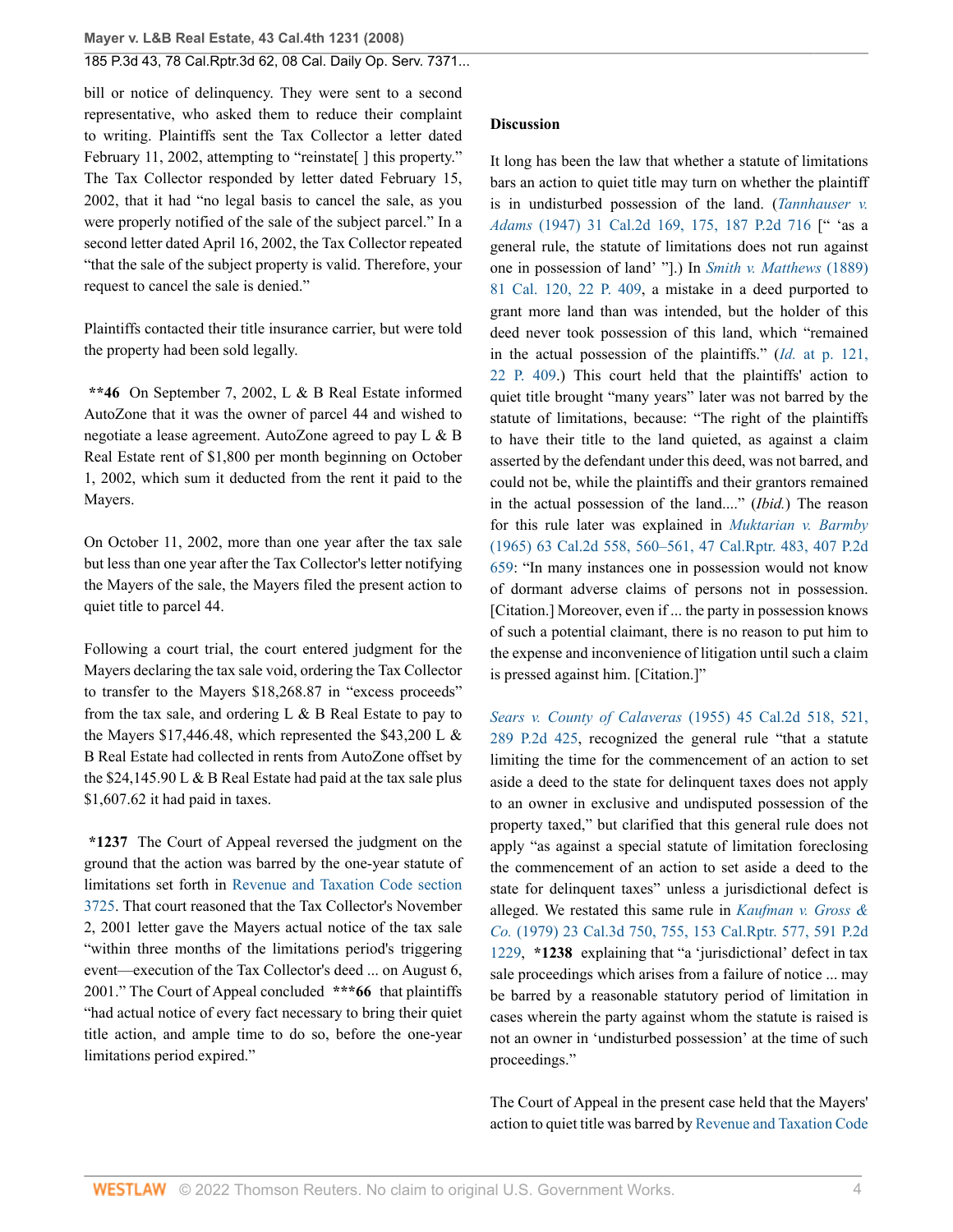[section 3725](http://www.westlaw.com/Link/Document/FullText?findType=L&pubNum=1000222&cite=CARTS3725&originatingDoc=I17c826f43bb711ddb7e583ba170699a5&refType=LQ&originationContext=document&vr=3.0&rs=cblt1.0&transitionType=DocumentItem&contextData=(sc.History*oc.DocLink)), which provides that "[a] proceeding based upon alleged invalidity or irregularity of" a sale of tax-defaulted real property "can only be commenced within one year after the date of execution of the tax collector's \*\*47 deed."<sup>[3](#page-5-5)</sup> When this statute of limitations was enacted in 1939, the Code Commission Notes to [section 3725](http://www.westlaw.com/Link/Document/FullText?findType=L&pubNum=1000222&cite=CARTS3725&originatingDoc=I17c826f43bb711ddb7e583ba170699a5&refType=LQ&originationContext=document&vr=3.0&rs=cblt1.0&transitionType=DocumentItem&contextData=(sc.History*oc.DocLink)) acknowledged that "[t]he statute of limitations in this section would not apply to cases of a jurisdictional invalidity where the original owner was still in possession of the property. [Citations.]" (Code Com. Note, reprinted at 59B [West's Ann. Rev. & Tax.Code \(1998 ed.\)](http://www.westlaw.com/Link/Document/FullText?findType=L&pubNum=1000222&cite=CARTS3725&originatingDoc=I17c826f43bb711ddb7e583ba170699a5&refType=LQ&originationContext=document&vr=3.0&rs=cblt1.0&transitionType=DocumentItem&contextData=(sc.History*oc.DocLink)) [foll. § 3725](http://www.westlaw.com/Link/Document/FullText?findType=L&pubNum=1000222&cite=CARTS3725&originatingDoc=I17c826f43bb711ddb7e583ba170699a5&refType=LQ&originationContext=document&vr=3.0&rs=cblt1.0&transitionType=DocumentItem&contextData=(sc.History*oc.DocLink)) p. 88; see *[Tannhauser v. Adams, supra,](http://www.westlaw.com/Link/Document/FullText?findType=Y&serNum=1948114101&pubNum=0000661&originatingDoc=I17c826f43bb711ddb7e583ba170699a5&refType=RP&originationContext=document&vr=3.0&rs=cblt1.0&transitionType=DocumentItem&contextData=(sc.History*oc.DocLink))* 31 Cal.2d [169, 175, 187 P.2d 716](http://www.westlaw.com/Link/Document/FullText?findType=Y&serNum=1948114101&pubNum=0000661&originatingDoc=I17c826f43bb711ddb7e583ba170699a5&refType=RP&originationContext=document&vr=3.0&rs=cblt1.0&transitionType=DocumentItem&contextData=(sc.History*oc.DocLink)) [" ' "So long as the original owner of land which has been sold for taxes remains in undisturbed possession of it, the statute of limitations does **\*\*\*67** not run against him or prevent the maintenance of a suit to set aside the tax sale or remove the cloud on his title." ' "].) In the present case, the Mayers alleged a jurisdictional defect, claiming that the deed is invalid because the tax collector denied them due process by failing to give them adequate notice of the tax sale.

<span id="page-4-0"></span>**[\[1\]](#page-0-1)** But the rule that the statute of limitations does not bar an action to quiet title by an owner in undisturbed possession of land does not apply if the owner has adequate notice that title to the property has been transferred for nonpayment of taxes. (*McCaslin v. Hamblen* [\(1951\) 37 Cal.2d 196, 199, 231](http://www.westlaw.com/Link/Document/FullText?findType=Y&serNum=1951112866&pubNum=0000661&originatingDoc=I17c826f43bb711ddb7e583ba170699a5&refType=RP&originationContext=document&vr=3.0&rs=cblt1.0&transitionType=DocumentItem&contextData=(sc.History*oc.DocLink)) [P.2d 1](http://www.westlaw.com/Link/Document/FullText?findType=Y&serNum=1951112866&pubNum=0000661&originatingDoc=I17c826f43bb711ddb7e583ba170699a5&refType=RP&originationContext=document&vr=3.0&rs=cblt1.0&transitionType=DocumentItem&contextData=(sc.History*oc.DocLink)).) In *[Kaufman v. Gross & Co., supra,](http://www.westlaw.com/Link/Document/FullText?findType=Y&serNum=1979105467&pubNum=0000661&originatingDoc=I17c826f43bb711ddb7e583ba170699a5&refType=RP&originationContext=document&vr=3.0&rs=cblt1.0&transitionType=DocumentItem&contextData=(sc.History*oc.DocLink))* 23 Cal.3d 750, [153 Cal.Rptr. 577, 591 P.2d 1229,](http://www.westlaw.com/Link/Document/FullText?findType=Y&serNum=1979105467&pubNum=0000661&originatingDoc=I17c826f43bb711ddb7e583ba170699a5&refType=RP&originationContext=document&vr=3.0&rs=cblt1.0&transitionType=DocumentItem&contextData=(sc.History*oc.DocLink)) payments due under a street lighting bond became delinquent. The property was sold to the defendants and a certificate of sale was recorded, but during the one-year redemption period before a tax deed could be issued to the defendants, the property was sold to the plaintiff. At the end of the redemption period, a treasurer's deed was issued to the defendants and the plaintiff brought an action to quiet title. We held, however, that the action was barred by the applicable statute of limitations, concluding that the plaintiff was not an owner in undisturbed possession because the certificate of sale to the defendants had been recorded more than a year before the grant deed was conveyed to the plaintiff. (*Id.* [at p. 757, 153 Cal.Rptr. 577, 591 P.2d 1229](http://www.westlaw.com/Link/Document/FullText?findType=Y&serNum=1979105467&pubNum=0000661&originatingDoc=I17c826f43bb711ddb7e583ba170699a5&refType=RP&originationContext=document&vr=3.0&rs=cblt1.0&transitionType=DocumentItem&contextData=(sc.History*oc.DocLink)).) Accordingly, the plaintiff in *Kaufman* was not "an owner in possession lacking any reasonable means of alerting himself to the tax proceedings affecting his property ... the certificate of sale being of record at the time he received his deed and took possession." (*Id.* [at p. 759, 153 Cal.Rptr. 577, 591 P.2d](http://www.westlaw.com/Link/Document/FullText?findType=Y&serNum=1979105467&pubNum=0000661&originatingDoc=I17c826f43bb711ddb7e583ba170699a5&refType=RP&originationContext=document&vr=3.0&rs=cblt1.0&transitionType=DocumentItem&contextData=(sc.History*oc.DocLink)) [1229](http://www.westlaw.com/Link/Document/FullText?findType=Y&serNum=1979105467&pubNum=0000661&originatingDoc=I17c826f43bb711ddb7e583ba170699a5&refType=RP&originationContext=document&vr=3.0&rs=cblt1.0&transitionType=DocumentItem&contextData=(sc.History*oc.DocLink)).)

<span id="page-4-1"></span>**[\[2\]](#page-0-2) \*1239** Ordinarily, the circumstance that a property owner has failed to pay property taxes is sufficient to put

<span id="page-4-3"></span>the owner on notice that a tax sale might result. In *[Sears](http://www.westlaw.com/Link/Document/FullText?findType=Y&serNum=1955113768&pubNum=0000661&originatingDoc=I17c826f43bb711ddb7e583ba170699a5&refType=RP&originationContext=document&vr=3.0&rs=cblt1.0&transitionType=DocumentItem&contextData=(sc.History*oc.DocLink)) [v. County of Calaveras, supra,](http://www.westlaw.com/Link/Document/FullText?findType=Y&serNum=1955113768&pubNum=0000661&originatingDoc=I17c826f43bb711ddb7e583ba170699a5&refType=RP&originationContext=document&vr=3.0&rs=cblt1.0&transitionType=DocumentItem&contextData=(sc.History*oc.DocLink))* 45 Cal.2d 518, 289 P.2d [425](http://www.westlaw.com/Link/Document/FullText?findType=Y&serNum=1955113768&pubNum=0000661&originatingDoc=I17c826f43bb711ddb7e583ba170699a5&refType=RP&originationContext=document&vr=3.0&rs=cblt1.0&transitionType=DocumentItem&contextData=(sc.History*oc.DocLink)), we held that an action to declare invalid a deed issued to the state for nonpayment of taxes was barred by the statute of limitations. We rejected the plaintiffs' argument that the statute of limitations did not apply because they were in undisturbed possession of the property, stating: "There appears to be no reason why an owner of land, although in exclusive and undisputed possession, should not be required to be alert to protect his rights as against his own delinquency in the payment of taxes." (*Id.* [at pp. 521–522, 289 P.2d 425.](http://www.westlaw.com/Link/Document/FullText?findType=Y&serNum=1955113768&pubNum=0000661&originatingDoc=I17c826f43bb711ddb7e583ba170699a5&refType=RP&originationContext=document&vr=3.0&rs=cblt1.0&transitionType=DocumentItem&contextData=(sc.History*oc.DocLink)))

It is not invariably true, however, that the statute of limitations will run against a property owner who fails to pay property taxes. The Court of Appeal in *[Atkins v. Kessler](http://www.westlaw.com/Link/Document/FullText?findType=Y&serNum=1979111809&pubNum=0000227&originatingDoc=I17c826f43bb711ddb7e583ba170699a5&refType=RP&originationContext=document&vr=3.0&rs=cblt1.0&transitionType=DocumentItem&contextData=(sc.History*oc.DocLink))* (1979) 97 [Cal.App.3d 784, 159 Cal.Rptr. 231](http://www.westlaw.com/Link/Document/FullText?findType=Y&serNum=1979111809&pubNum=0000227&originatingDoc=I17c826f43bb711ddb7e583ba170699a5&refType=RP&originationContext=document&vr=3.0&rs=cblt1.0&transitionType=DocumentItem&contextData=(sc.History*oc.DocLink)) held that our decision in *Sears* did not apply to property owners who had failed to pay a special assessment for street improvements and had no actual notice of the tax sale proceedings. The court distinguished our decision in *Sears* on the ground that *Sears* involved "ordinary property taxes," while *Atkins* involved "a special street improvement assessment lien," observing that "the owner of real property can reasonably expect that his property will be taxed and that he will receive periodic notice thereof. In contrast, in the situation of a special assessment ... notice is not expected as a routine matter.... Thus, unlike the situation of a property owner delinquent in ordinary real estate taxes, we do not believe that the very fact of the speciallyassessed property owner's delinquency ... operates to charge him ' "with notice that if he claims the invalidity of a tax deed ... he must bring his action for that purpose within the statutory time." ' [Citation.]" **\*\*48 \*\*\*68** (*[Atkins v.](http://www.westlaw.com/Link/Document/FullText?findType=Y&serNum=1979111809&pubNum=0000227&originatingDoc=I17c826f43bb711ddb7e583ba170699a5&refType=RP&originationContext=document&vr=3.0&rs=cblt1.0&transitionType=DocumentItem&contextData=(sc.History*oc.DocLink)) Kessler, supra,* [97 Cal.App.3d 784, 791, 159 Cal.Rptr. 231.](http://www.westlaw.com/Link/Document/FullText?findType=Y&serNum=1979111809&pubNum=0000227&originatingDoc=I17c826f43bb711ddb7e583ba170699a5&refType=RP&originationContext=document&vr=3.0&rs=cblt1.0&transitionType=DocumentItem&contextData=(sc.History*oc.DocLink)))

<span id="page-4-2"></span>**[\[3\]](#page-0-0)** The present case does not involve a special assessment of property taxes as in *Atkins,* but the circumstances of the present case still are analogous to the circumstances in *Atkins* because the Mayers had no actual notice and no reason to suspect that they were delinquent in paying their property taxes. The Mayers purchased a single piece of commercial property and received a single yearly tax bill for an appropriate amount of taxes, which they timely paid. They reasonably believed that paying the property tax bills they received from the assessor satisfied their obligation to pay property taxes. They had no reason to suspect that, due to errors committed by the assessor's office, a small portion of their property was being assessed separately and tax bills were being sent to a previous owner. Thus, as was the case in *Atkins,* the mere fact that the Mayers were delinquent on